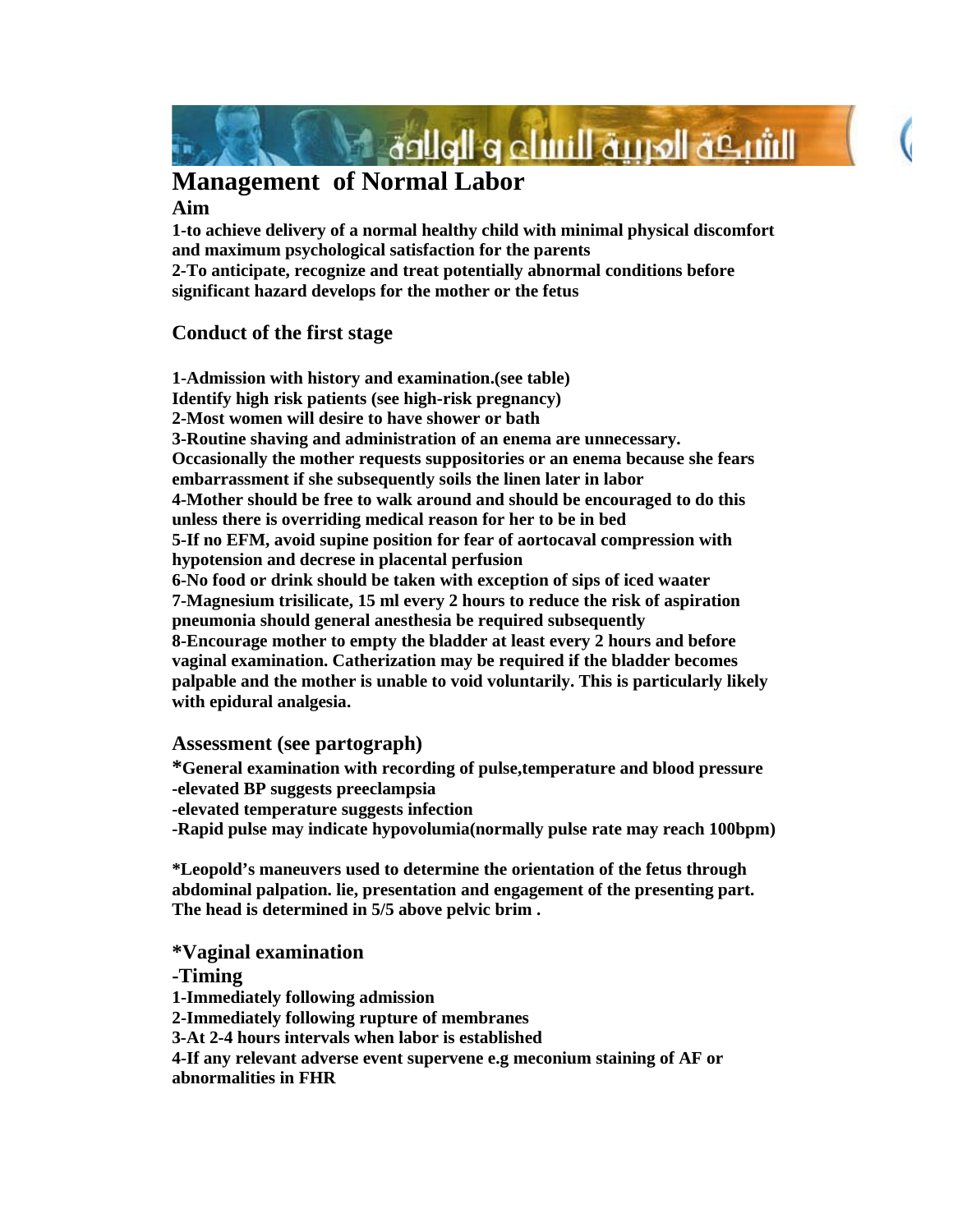#### **Procedure**

**-The procedure should be explained to the mother and she should be encouraged to void urine before the examination** 

**-The vulva is cleaned with antiseptic solution and a sterile glove lubricated with antiseptic cream is used.** 

**N.B Ritual scrubing, sterile gowning and draping are quite unnecessary.** 

#### **Features to note on vaginal examination**

**1-the condition of external genitalia is noticed e.g bleeding,discharge..etc. 2-Assessment of pelvic a dequacy.subpubic angle, ischial spines,promontory and sacral curvatures** 

**3-Cervix** 

**\*Position is recorded. usually posterior position indicates early or no labour \*dilatation and effacement** 

 **-Dilatation is usually expressed in centimeters, as general the fingers can estimate the cervical dialatation:** 

**1.5cm:one finger fits tightly through the cervix and touches the fetal head 2cm:one finger fits loosely inside the cervix,but cervix can not fit two fingers 3cm:two fingers fit tightly inside the cervix** 

**4cm:two fingers fit loosely inside the cervix** 

**6cm:there is still 2cm of cervix still palpable on both sides of the cervix 8cm:there is only 1cm of the cervix still palpable on both sides of the cervix 9cm:Not even 1cm is left laterally,or there is an anterior lip of the cervix 10cm:cervix could not be felt anywhere around the fetal head.** 

**-Effacement is easiest to measure in terms of centimeters of thickness i.e 1cm thick, 1,5cm thick etc. Alternatively it could be expressed in percent of an uneffaced cervix..i.e 50%,90%.This expression presumes a good knowledge of what an uneffaced cervix should fell like** 

**4-Membranes should be felt between fingers and record if intact or ruptured. If ruptured the colour and consistency of AF should be noted.** 

**5-Presenting Part -nature e.g vertex, buttock..etc -position e.g LOT,ROP..etc -station..its relation to ischial spines..-1,-2 or +2 -moulding..the overlap of bones of the skull -Caput..edema of the scalp..indicates some degree of CPD** 

**6-Abnormalities e.g cord presentation or prolapse, tumor, septa..etc** 

**These observations are recorded in the partograph.**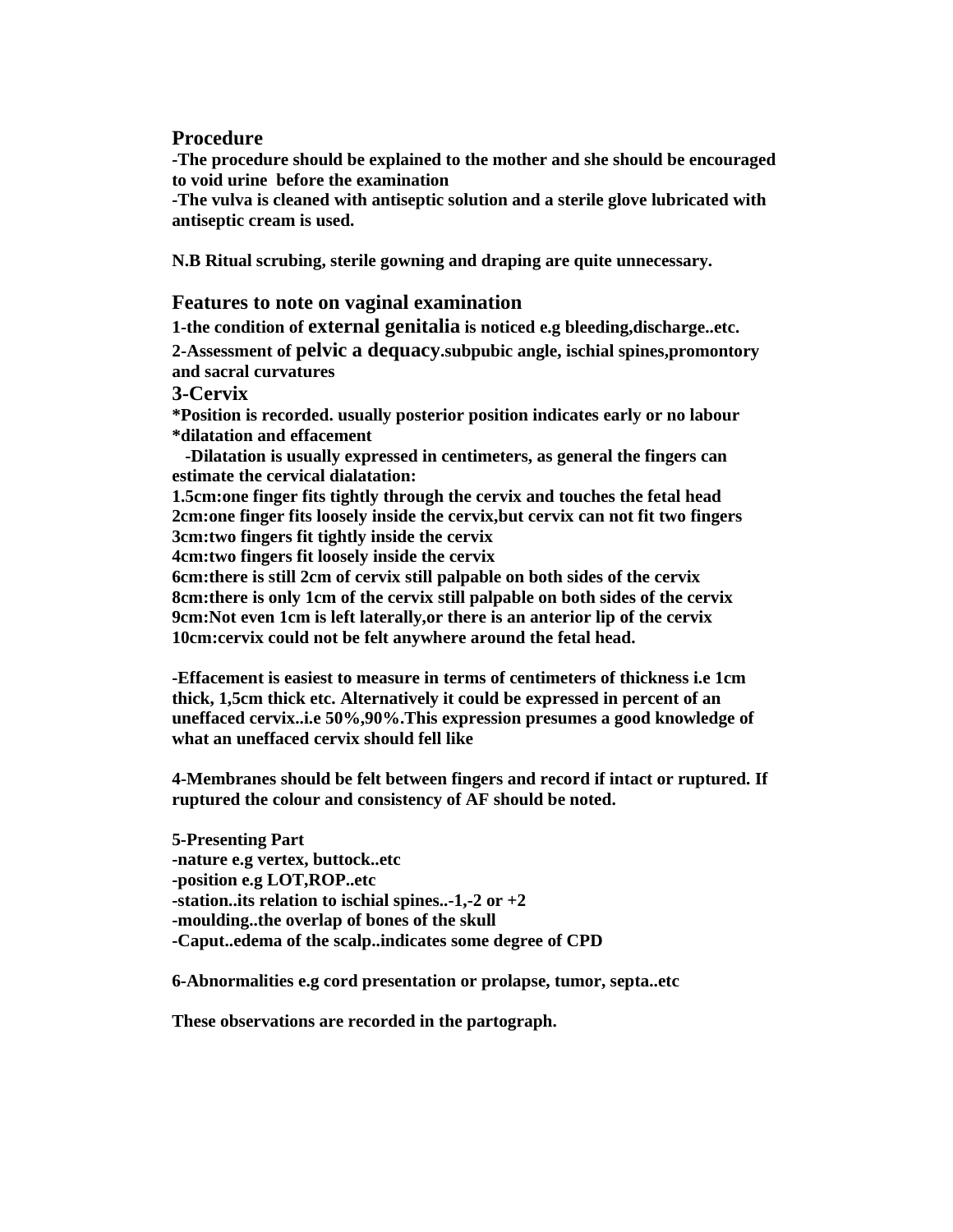**\*If necessary a scalp electrode and/or intrauterine catheter can be inserted and if these are already being used their position and function should be checked on completion of the examination and adjusted or reapplied as required.** 

## **Observations During labor**

**1-Maternal pulse rate every 30 minutes 2-Maternal BP every 2 hours, more frequently if indicated 3-Maternal temperature recorded every 4 hours 4-Drainage of amniotic fluid, amount and character are recorded every 30 minutes 5-Descent of the head recorded every 2 hours 6-Uterine contractions every 30 minutes 7-Fetal heart rate every 15 minutes** 

## **Monitoring maternal Contractions**

## **1-Clinical palpation**

**In absence of tocography, record frequency, strength, duration as judged by palpation and the mother's responses at least every 30 minutes. Contractions usually occurs 3 in 10 minutes,lasting 45-60 seconds.** 

## **2-Electronic Monitoring of contraction(Tocography)**

**a-External tocography gives semiquantitative feature b-Intra-uterine catheter may be required in special situations e.g with use of** 

**oxytocine infusion, but is rarely necessary in normal labor** 

**1-Contractility: effective contractions should have an amplitude of 50-75mmhg, duration of 45-90 seconds and frequency every 3-5 minutes.** 

**2-Resting tone: spontaneous labor it is 5-15 mmhg and with oxytocine it reaches to 15-20mmhg.** 

**3-Rythmicity: presence of coupling or tripling may represent hyperstimulation 4-Configuration: typically it is bell-shaped, may become rectangle during pushing** 

**N.B** 

**\*the area under the curve when an internal transeducer is used may be calculated to determine the adequacy of uterine contractions** 

**\*if hypercontractility present:(coupling,or duration >90seconds) a-Discontinue oxytocine if it is in use b-give subcutaneous terbutaline 0.25mg if there is sings FHR abnormalities**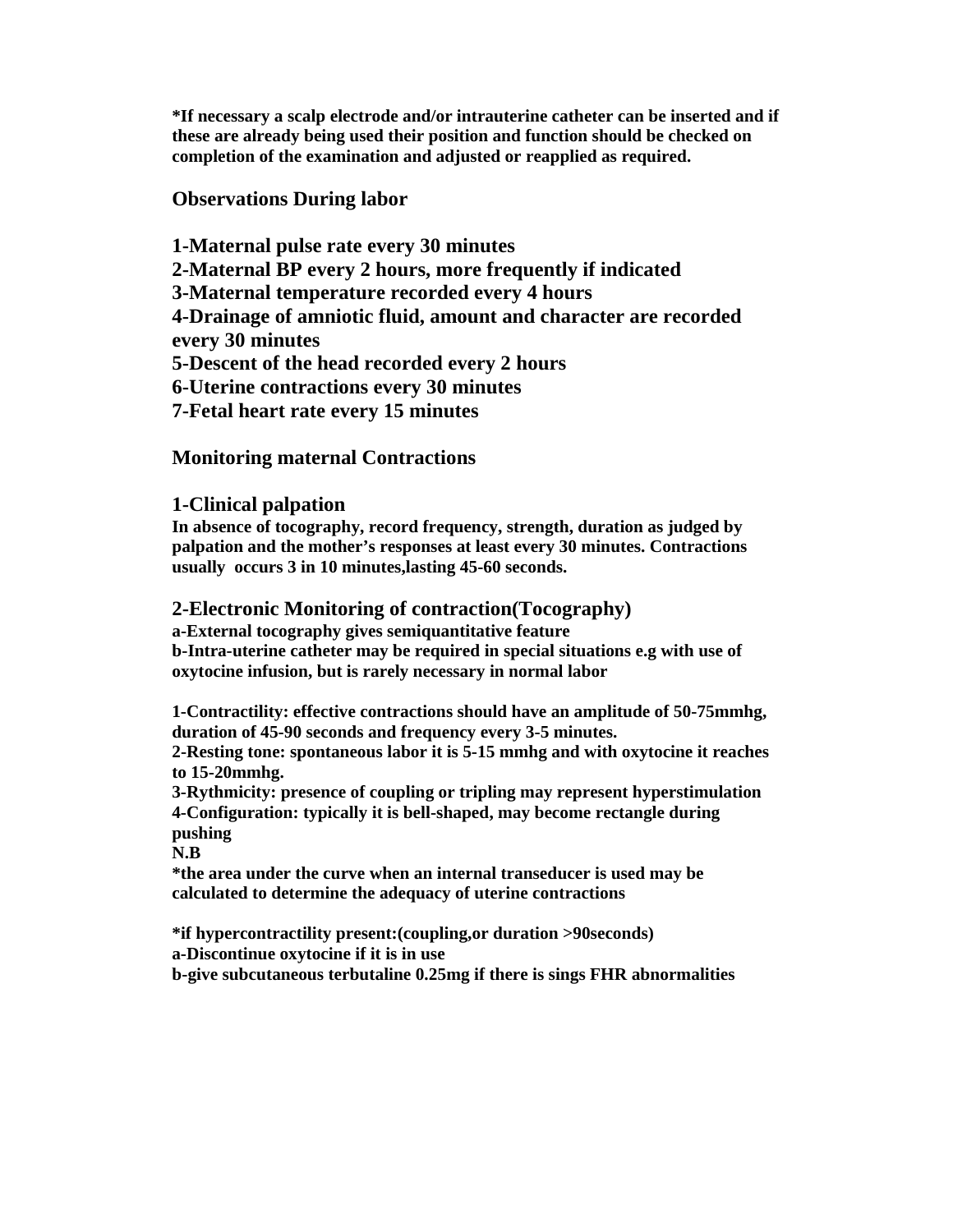## **Fetal Heart Monitoring**

**1-Auscultation by Doppler every 30 minutes during first stage and every 5 minutes during second stage** 

**2-Electronic FHR monitoring a-External Cardiotocography using ultrasound b-Internal Monitoring: Scalp electrode usually provides more complete information and can be applied when membranes rupture** 

## **Appropriate monitoring in an uncomplicated pregnancy**

**1) for women who is healthy and has had an otherwise uncomplicated pregnancy, intermittent auscultation should be offered and recommended in labor to monitor fetal heart :** 

 **-In the active phase , intermittent auscultation should be offered after a contraction for a minimum of 60 seconds and at least: -every 15 minutes in the first stage -every 5 minutes in the second stage** 

**2)Continuous EFM should be offered and recommended if intermittent auscultation shows: a-baseline less than 110bpm or >160bpm b-any evidence of decelerations** 

#### **Indications for EFM**

**1-maternal diseases associated with uteroplacental insufficiency: a-hypertension b-DM c-heart disease d-severe anemia e-renal disease 2-Preterm labor 3-postterm labor 4-IUGR 5-If during labour: a-there is meconium staining of AF b-oxytocine is used c-failure to progress d-excessive vaginal bleeding e-if intermittent auscultation is not satisfactory** 

**N.BCurrent evidence does not support the use of admission cardiotocography in low-risk pregnancy and it is therefore not recommended.**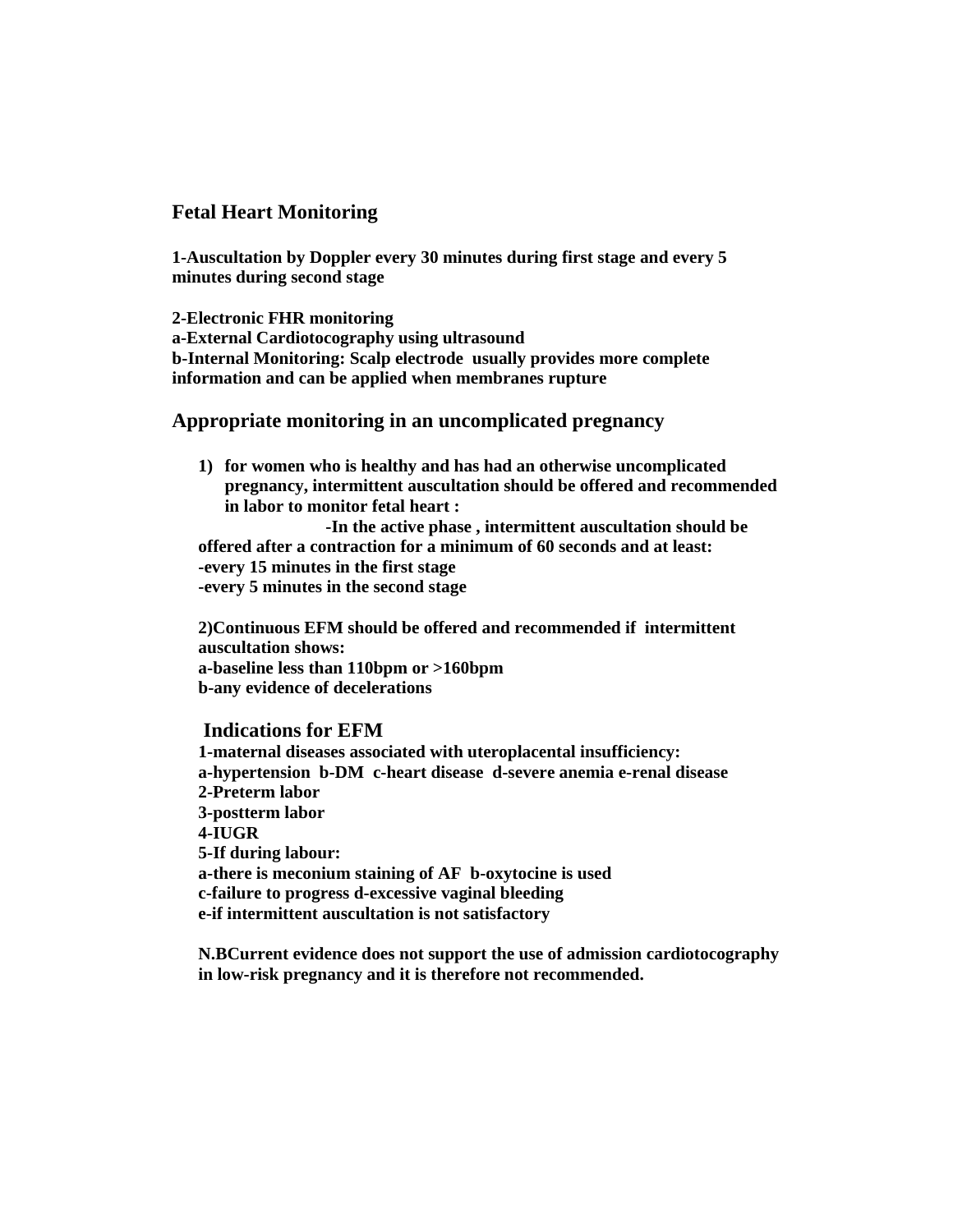## **Interpretation of FHR tracing**

**1-Baseline FHR 1)Normal baseline 120-160bpm 2)Tachycardia: >160bpm a-Fetal hypoxia b-Maternal fever c-Hyperthyrodism d-Drugs e.g parasympatolytic or parasympathomimetic 3)Bradycardia: <120bpm a-Fetal Asphyxia b-Anaesthetics c-Fetal cardiac conduction defect(usually benign)** 



**Baseline FHR=140bpm** 

## **2-Variability**

**Two types of variability can be seen** 

**1)short-term variability: Beat-to-beat variations is normally 5-10bpm, this is reliably assessed with internal monitoring** 

**2)long-term variability: waviness of the FHR tracing which normally has a frequency of 3-10cycles/minute and amplitude of 10-25bpm** 

**Decreased variability 1-Fetal sleep cycles 2-CNS depression secondary to: a-Hypoxia b-Extreme prematurity c-congenital anomalies d-drugs e.g parasympatholytic agents**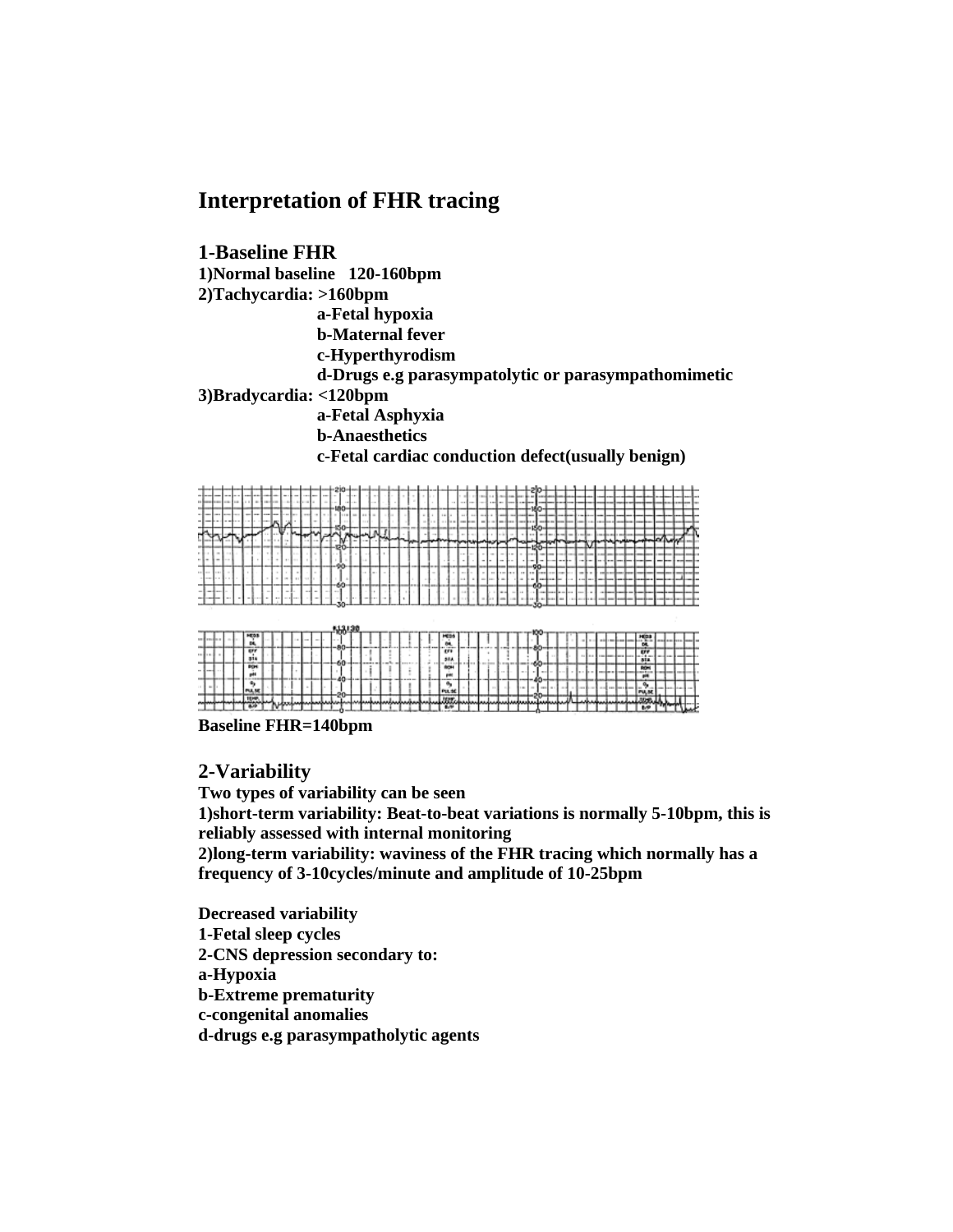**N.B Loss of variability is usually associated with high incidence of fetal acidosis and low Apgar score.** 

## **3-Common periodic Patterns**

#### **1-Acceleration periodic increase in FHR>160bpm**

**\*Reassuring if associated with fetal movement \*may be compensatory before or after deceleration** 

#### **2-Decelerations periodic decrease in FHR <120bpm**

**3 types of decelerations are encountered early, late and variable decelerations.** 

**1)Early deceleration** 

**occur coincidentally with uterine contractions and are associated with fetal head compression.** 

**Cause:vagal nerve stimulation** 

**Pattern: start early in the contraction phase, reach their lowest point at the peak of contraction and return to baseline levels as contraction finish** 



#### **2-Late Deceleration**

**Transient but repetitive decelerations of FHR observed to occur late in the contraction phase, reaches its lowest point after the acme of contraction and returns to baseline once the contraction is over** 

**Cause: Result from fetal hypoxia and indicates uteroplacental insufficiency and are always considered ominous.** 

#### **3- Varaible deceleration**

**Characterized by variable duration,timing in relation to contraction and intensity.** 

**This is a reflex pattern, typically secondary to umbilical cord compression.**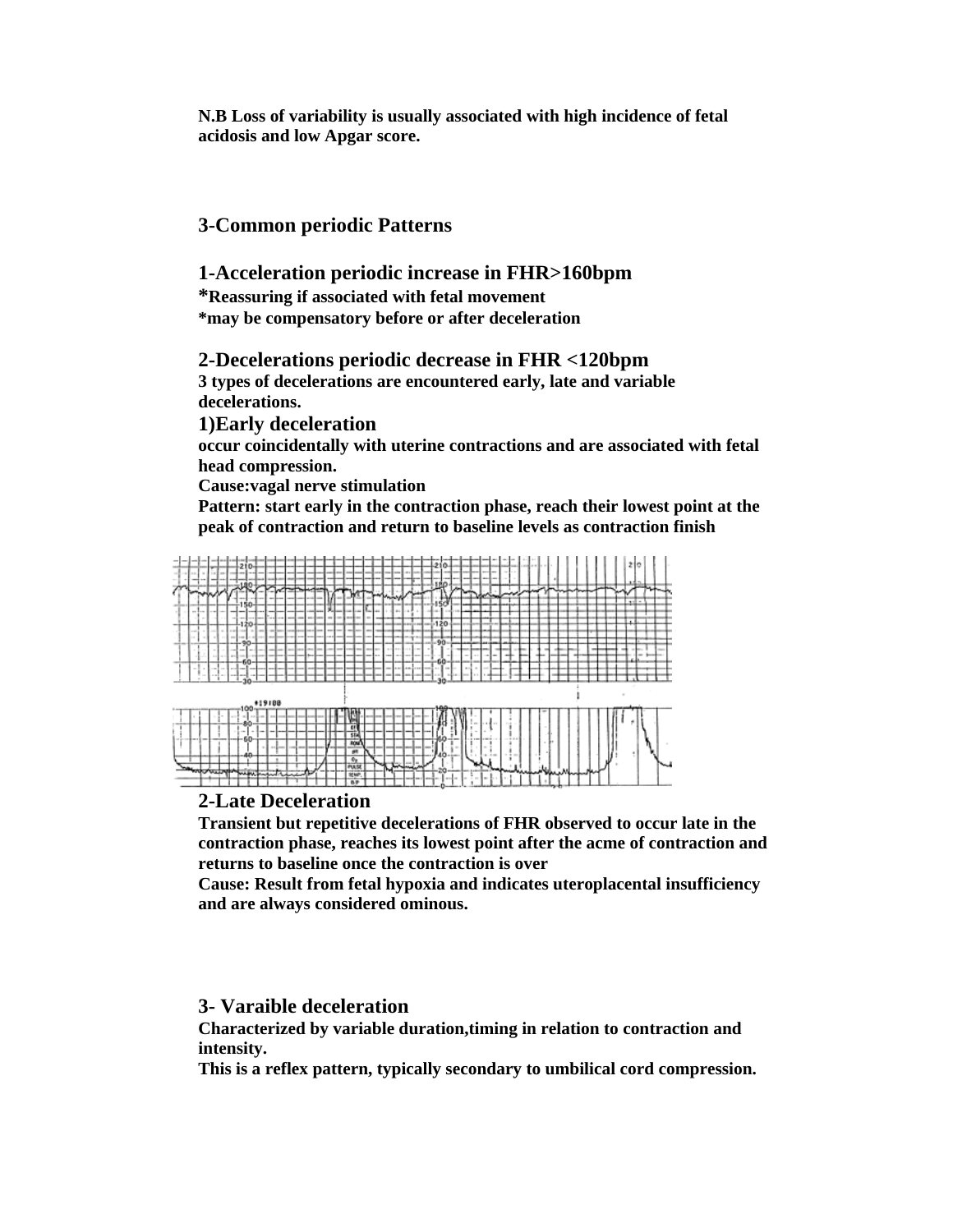**Poor prognostic signs:** 

**1-association with poor FHR baseline variability 2-Lack of pre-deceleration and post-deceleration accelerations 3-Slow return to baseline or failure to return to baseline a-biphasic shape (W) sign=knot of cord b-prolonged duration>120seconds can be seen with: 1-maternal hypotension 2-maternal hypoxia 3-tetanic contractions 4-prolapsed cord 5-fetal scalp procedures (vagal)** 

 **6-paracervical or epidural analgesia** 

**N.B prolonged deceleration after severe variable deceleration may signal impending fetal demise** 

## **General measures to manage FHR abnormalities**

**1-turn the patient to left lateral position to alleviate vena cava compression 2-Discontinue oxytocin** 

**3-Apply 100% oxygen at a rate 8-10L/min by face mask** 

**4-Correct maternal hypotension** 

**5-Vaginal examination to rule out cord prolapse and estimate duration of labor** 

**6-Consider fetal scalp blood sampling for pH determination** 

**7-decreased variability, try fetal scalp stimulation, if return to normal it is reassuring, if unresponsive follow other measures** 

**8-prolonged progressive late deceleration with pH <7.20 proceed to CS. In some cases with severe late deceleration, there is no time to perform fetal scalp pH, proceed to CS to save the baby.** 

**9-consider terbutaline 0,25mg SC if there is titanic contraction 10-consider amnioinfusion in cases with variable deceleration in absence of cord prolapse** 

#### **Fetal stimulation test**

**When the scalp is stimulated and there is an acceleration of 15bpm lasting 15 seconds, it denotes fetal pH value of 7.22 or greater , the reverse is not true.** 

## **Fetal Scalp Blood sample**

**\*Units employing EFM should have ready access to fetal blood sampling facilities. \*Fetal scalp blood sampling is indicated whenever there is persistent abnormality of FHR Contraindications 1-maternal infection e.g HIV,hepatitis,herpes simplex 2-fetal bleeding disorders e.g hemophalia 3-Prematurity <34 weeks**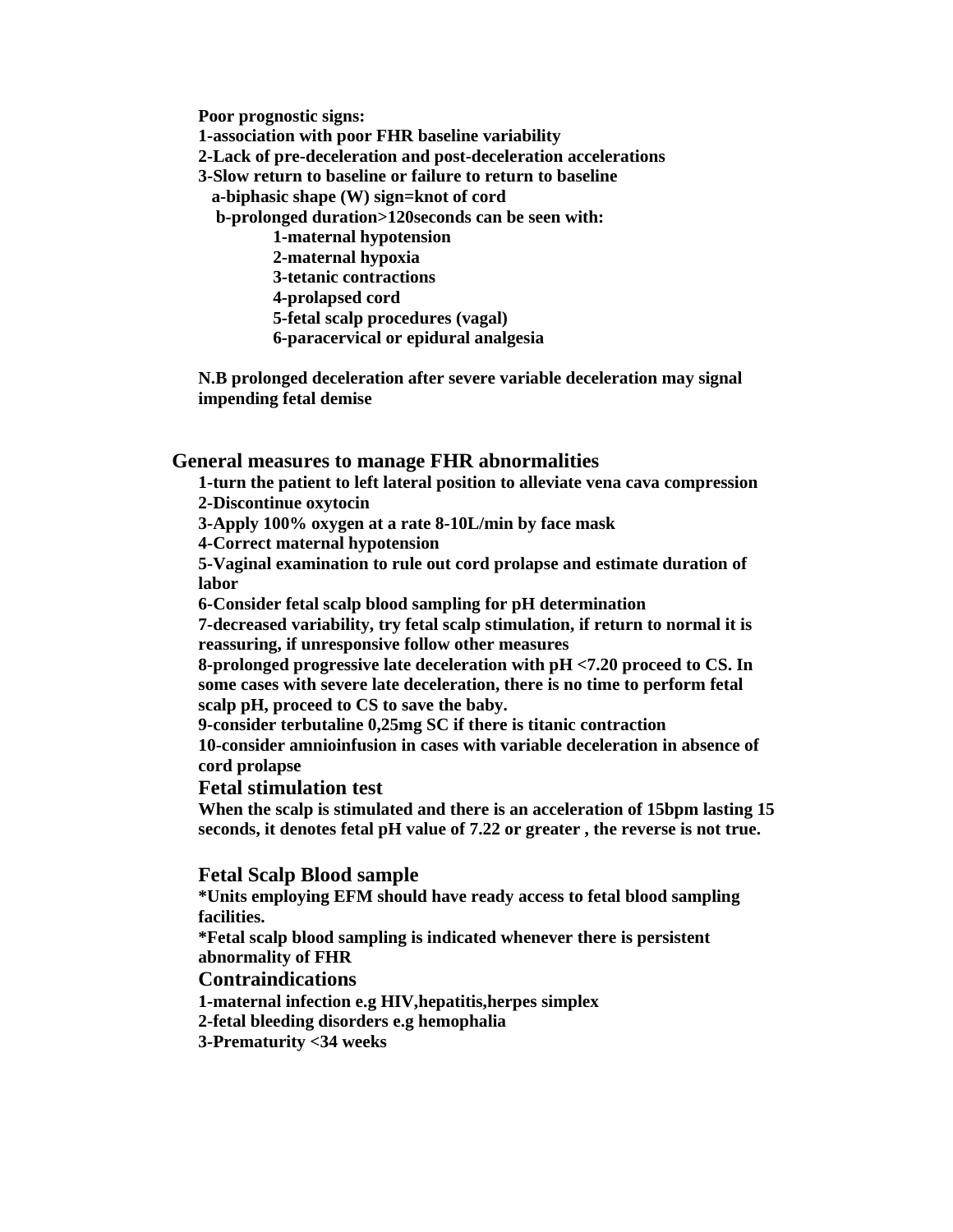**\*Fetal blood sampling should be undertaken with the patient in left lateral position.** 

| <b>FBS</b> Results | <b>Subsequent action</b>                                                                                 |
|--------------------|----------------------------------------------------------------------------------------------------------|
| $1 - 7.25$         | 1-Repeat samples if FHR abnormalities<br>persists                                                        |
| $2 - 7.21 - 7.24$  | 2-repeat FBS within 30 minutes or<br>consider rapid delivery if there is rapid<br>fall since last sample |
| $3 - 7.20$         | 3-Immediate delivery                                                                                     |

**Interpertations of results:** 

## **Conduct of second stage of labor**

**The second stage begins at full dilatation of cervix, but usually the mother is asked to push only when she feels involuntary bearing down which occurs a result of reflex action when the head press on the pelvic floor muscles. It is important not to let the mother push until she has the urge to bear down even with fully dilated cervix to avoid maternal exhaustion.** 

## **Observation**

Maternal **1-contractions 2-pulse and blood pressure with level of hydration 3-vaginal examination to assess the descent of head if delivery is not imminent 30 minutes after pushing down** 

**Fetus 1-fetal heart every 5 minutes 2-descent of the head** 

## **Position in delivery**

**Traditionally mothers are usually delivered in left lateral position, dorsal position or lithotomy position, however, mother can take any position she prefers as long as it does not increase the risk of trauma.** 

## **Delivery procedure**

**\*Aim is to allow natural progress and expulsion as far as possible**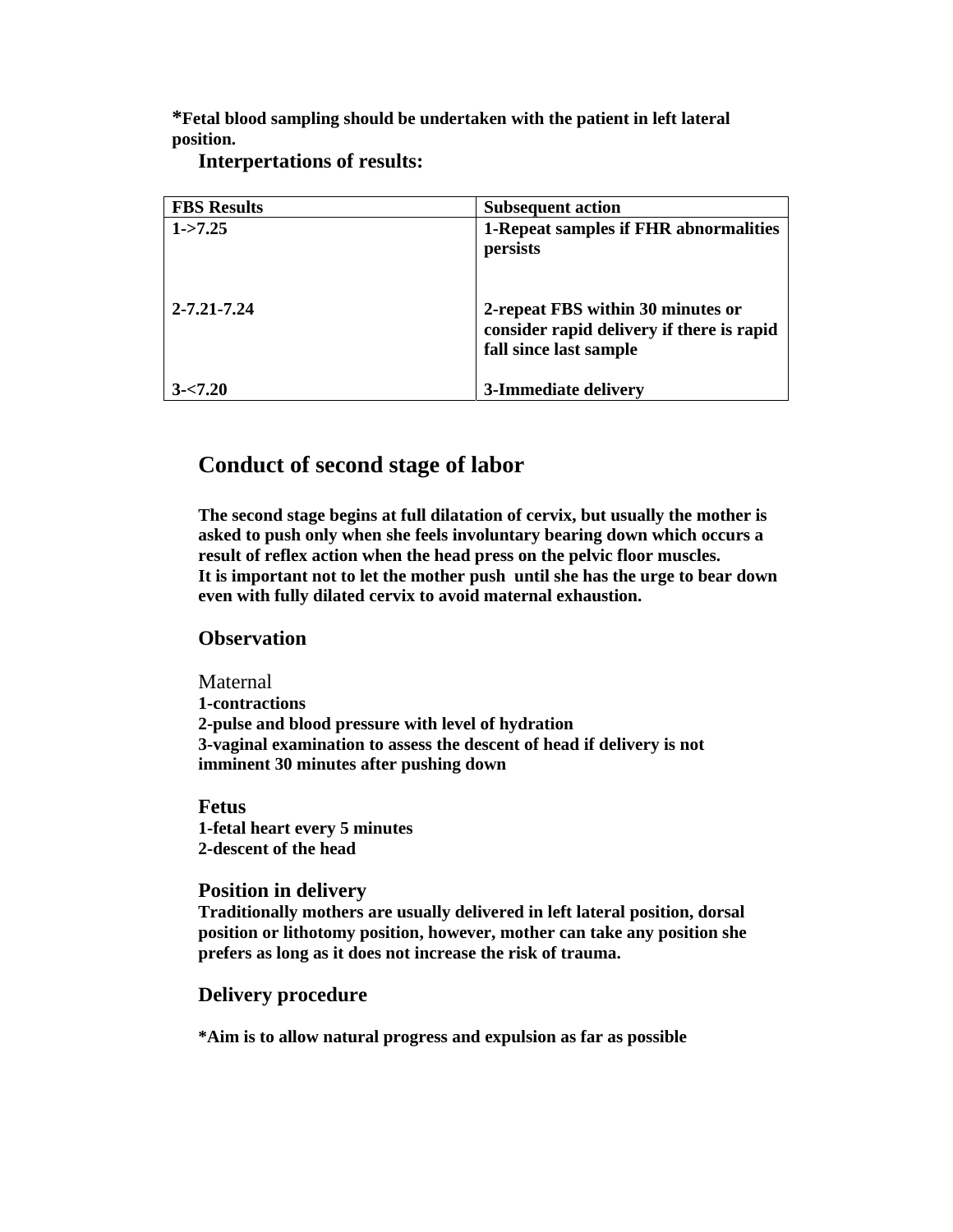**\*To minimize perineal trauma some control of the delivery of the head and shoulders is advisable and an episiotomy may be required if tearing seems imminent.** 

**When the head starts to distend the vulva: 1- A rectal pad is placed over the anus with the right hand** 

**2-the advancing head is controlled with the palm and fingers of the left hand, with the fingers placed evenly over the vertex. Head should be delivered towards the end of contraction 3-Episiotomy is performed if there is undue perineal stretching 4-Flexion of the head is maintained until the occiput and parietal eminence are free. The later is then gripped between fingers and thumb to aid extension of the head** 

**5-When the chin is free the rectal pad is discarded and mucus is wiped from the baby's face and nose** 

**6-The head is supported by one hand whilst the other is used to explore for loops around the neck.If the cord is tightly round the neck two clapms are applied and the cord is cut before delivery of the shoulders** 

#### **7-Delivery of shoulders**

**usually takes place with the next contraction. The anterior shoulder is assisted by placing the hands on the head, with the fingers towards the neck exerting gentle pressure towards the anus.** 

**8-When the anterior shoulder is delivered the head is guided upwards towards the the mother's abdomen, allowing the posterior shoulder to sweep the perineum** 

**9-shoulders are supported with the right hand and the buttocks with the left hand as the trunk is delivered** 

**10-syntometrine (ergometrin maleate 0.5mg+oxytocin 5 units) is given I.M by the assistant during this process, preferably at the time of the anterior shoulder is delivered** 

**11-the time of delivery is noted** 

**12-the baby is positioned with the head dependent (lower than chest) and clear mucus is wiped from the mouth and nostrils** 

**13-The umbilical cord is clamped approximately 10cm from umbilicus with two clamps and is divided between clamps** 

**14-the baby is given to the mother as soon as possible to fondle** 

**15-A recervior is placed close to the vulva to receive the placenta and any blood clots** 

#### **Conduct of the third stage**

**To minimize PPH delivery of placenta is aided pharmacologically by injection of syntometrine and mechanically by controlled cord traction**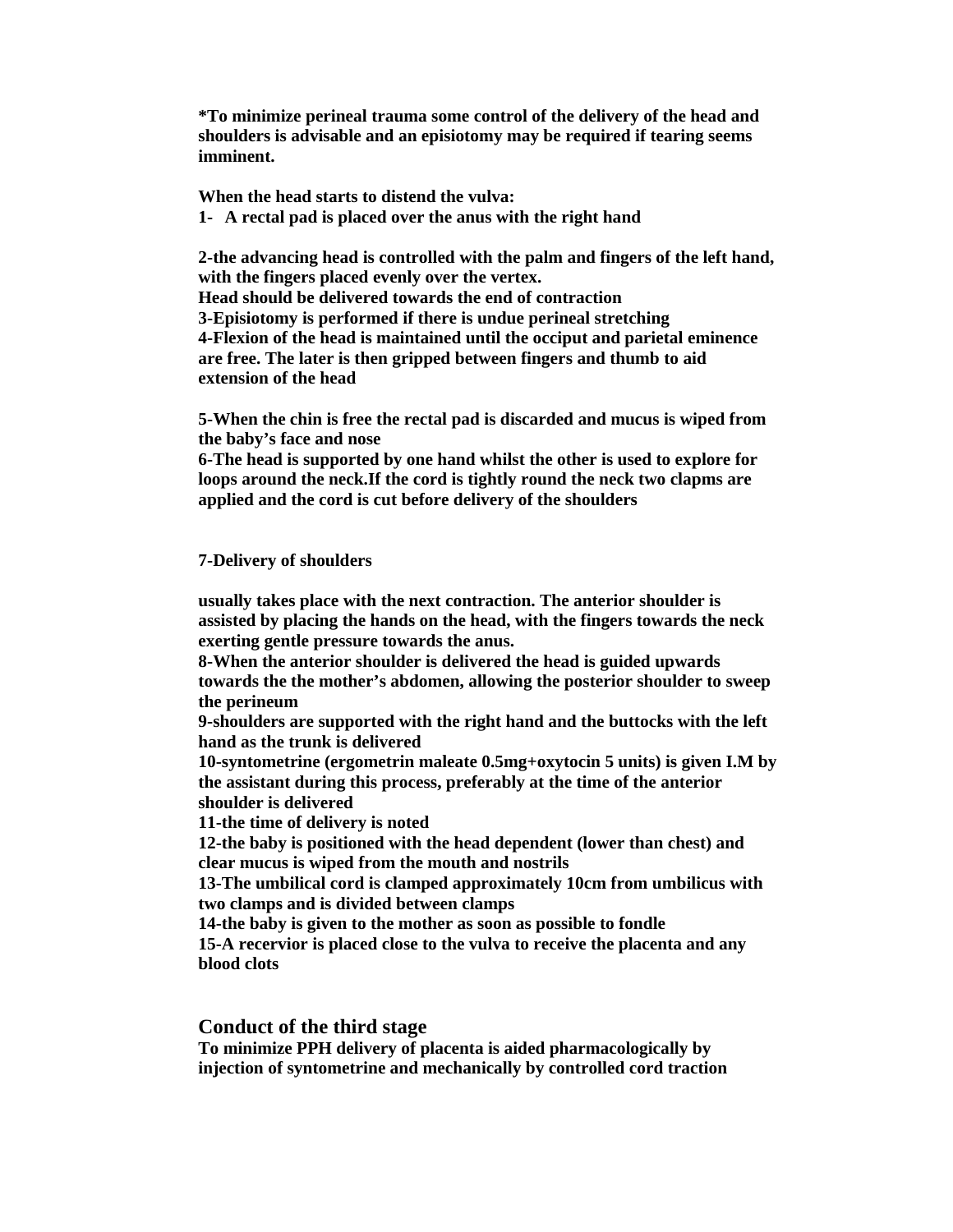**If syntometrine is not given at the time of anterior shoulder it should be given as soon as possible.** 

**When the uterus contracts expulsion of placenta is assisted as follows: 1-The left hand is used to support the fundus of the uterus by suprapubic pressure** 

**2-the fingers are pressed firmly backwards immediately above the symphysis pubis, thus supporting the uterus and tending to pull it downwards 3-At the same time steady cord traction is applied with the right hand** 

**4-As the placenta is expelled from the vulval orfice both hands are used to complete the delivery of the placenta and membranes into the reservoir** 



**Expectant management** 

**If no syntometrine used watchful waiting for signs of placental separation. No attempts should be made to pull the cord otherwise inversion of uterus will occur.** 

**The uterus is palpated to make sure it is firm and signs of placental separation are observed:** 

**1-Uterus become globular and firm, the earliest sign** 

**2-there is often a sudden gush of blood** 

**3-the uterus rises in the abdomen because the placenta passes down into the lower segment and vagina where its bulk pushes the uterus upwards 4-suprapubic bulge felt when placenta occupies the lower segment** 

**5-The umbilical cord protrudes farther out of the vagina, indicating that the placenta has descended** 

**these signs appear within about a minute after delivery of the infant and usually within 5 minutes.** 

**When placental descend signs appear the physician first ascertains that the uterus is firmly contracted. The mother ,if not ansethesized, is asked to push down to deliver the placenta,** 

**If this fails the physician after confirming that the uterus is firm and contracted , firmly exerts pressure with the hand on the fundus and propel the detached placenta into the vagina. As the placenta passes through the intriotus fundal pressure is stopped, then placenta is gently lifted away from the intriotus. If membranes are torn they are clamped and gently pulled .**